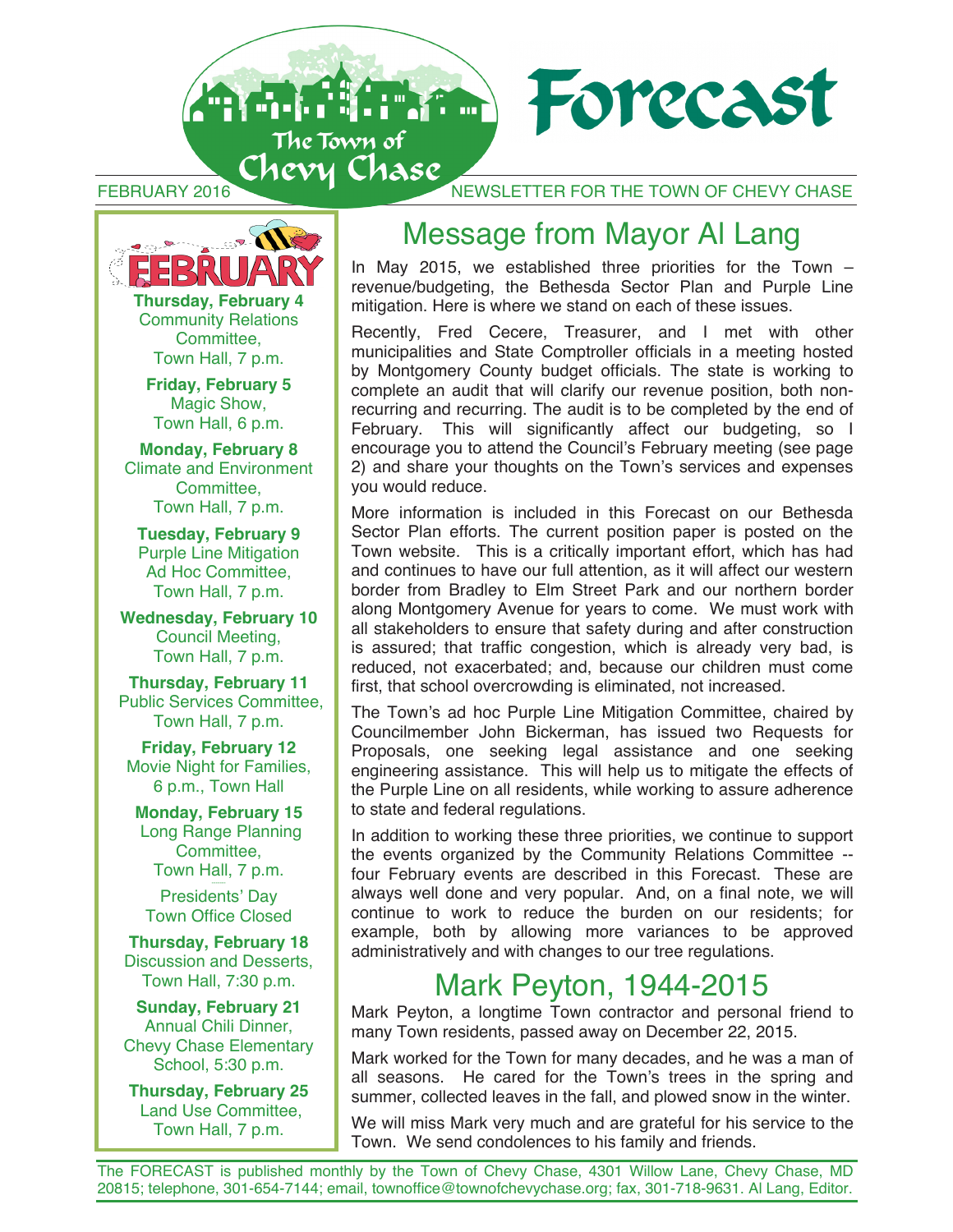### Public Hearing on Possible FY16 Budget Cuts

On February 10, the Town Council will hold a public hearing on possible expenditure reductions in the current fiscal year, which continues through June 30, 2016.

The Town expects to receive approximately \$1.08 million less in revenue than budgeted for this year, due primarily to a reduction in income taxes paid by Town residents as well as a mistake made by the State in assigning certain non-resident income tax revenue to the Town. Offsetting this amount, however, is approximately \$650,000 in savings anticipated in a number of Town programs and services during this fiscal year. As a result, the Town expects to realize a deficit of approximately \$350,000 in FY16.

In an effort to reduce this deficit, Council discussed possible budget cuts in certain Town programs and services, including sidewalk snow removal, special events, tree maintenance, police coverage, and legal counsel. The Town Council would like to receive feedback from residents about possible cuts in these and other areas. A complete copy of the Town's operating and capital budget is available for review on the Town website and in the Town Office.

If you are unable to attend the February 10 Council meeting, which begins at 7 p.m. in the Town Hall, you may submit comments to the Town Office prior to the meeting at 4301 Willow Lane or townoffice@townofchevychase.org.

### Public Hearing on Proposed Property Resubdivision

The Town Council will hold a public hearing on February 10 at 7 p.m. in the Town Hall to hear from residents on the proposed re-subdivision of the property at 3905 Blackthorn Street. The owner of 3905 Blackthorn Street intends to re-subdivide the property into two lots (each measuring 75 feet wide by 120 feet deep) and construct a house on each lot. The proposed resubdivision plan is available for review on the Town website and in the Town office.

The Town intends to submit its comments on the proposed re-subdivision to the Planning Board before the Board considers the request. In order to formulate the Town's response, the Town encourages residents to attend the public hearing and provide comments on the proposed resubdivision. The Council will then formulate a recommendation and submit comments to the Board.

If you are unable to attend the Town hearing, you may submit written comments by February 10 to the Town Office, 4301 Willow Lane or to townoffice@townofchevychase.org.

### Bethesda Sector Plan Update

Over the past month, the Town has been actively engaged in responding to the proposed Bethesda Sector Plan, including the preliminary decisions that have been made by the Planning Board during its ongoing work sessions on the plan.

The Town Council recently approved a position paper on the Bethesda Downtown Plan, and this document has been provided to the Planning Board for review and consideration. The position paper, which is posted on the Town website, states the Town's opposition to increased building heights and densities on properties adjacent to the Town and advocates for a greenway buffer between the Town and the adjacent commercial corridor. It also expresses the Town's serious concerns about the plan's impacts to local infrastructure and urges the Planning Board to update infrastructure studies given the increased densities that have been approved during the course of the Board's work sessions.

Mayor Al Lang will attend the Planning Board's February 4 work session to present the Town's position related to the sector plan, and he has met with Board Chairman Casey Andersen and Planning Board staff to discuss the Town's interests and concerns. Mayor Lang also has met with St. John's Church officials, and intends to meet with County Council members, to discuss and advocate for Town interests.

The Town will provide additional updates on its efforts related to the sector plan as they develop.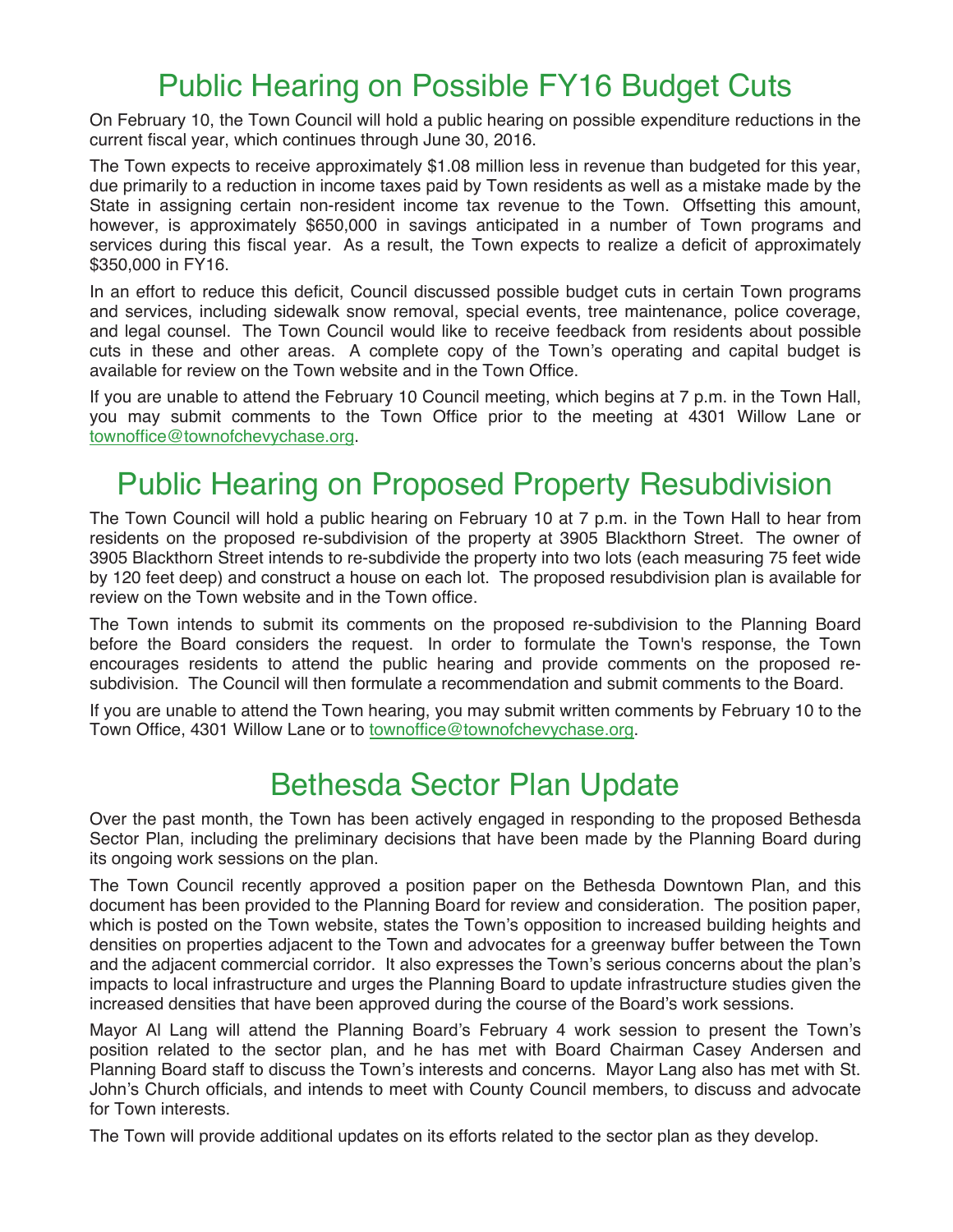# TOWN UPDATES

#### **Native Canopy & Street Tree Plantings**

The Town is in the process of preparing the spring tree planting list. If you have a spot in your yard suitable for a canopy tree, you may want to take advantage of the Town's Native Canopy Tree Planting Program. Under this program, the Town will purchase and install a canopy tree on your property at no cost to you. Residents are responsible for the long-term care of the tree once installed. You also may request a tree to be planted along the street in front of your home. If you would like to request a tree, please email townoffice@townofchevychase.org, call 301-654-7144, or visit the Town website.

#### **Preparations for Winter Weather**

The Town's Winter Weather Preparedness flyer is available on the Town website. We encourage you to review this information. If you would like a hard copy, please contact the Town office.

#### **Connect with the Town**

Residents may sign up on the Town's website to receive Town Crier emails, Alert TOCC voice messages and an electronic copy of the FORECAST newsletter. Information on how to connect with the Town using Facebook and Twitter also is posted on the Town website.

#### **Household Organic Waste Collection**

The Town continues to offer curbside household organic waste collection in **THE COMPOST CREW** partnership with the Compost Crew. Residents must opt to receive this service. Participants receive a 5-gallon bin with gamma seal lid and compostable liner. Every Tuesday, Compost Crew collects the bins at the curb. A compostable materials list is posted on the Town website. Residents wishing to opt-in may submit the request to the Town office at 301-654-7144 or www.townofchevychase.org.

## CC@HOME

#### By Caroline Michaelis

Tuesday, February 9, 2-4 p.m. -- Manoli Cannoli's delectable pizzas come to the Chevy Chase Village Hall for a special Dutch Treat treat! The restaurant will bring pizza and all the trimmings for a contribution of \$5 to \$10 per person, payable on arrival. Please register by February 5 at www.chevychaseathome.org**.**

Thursday, February 11, 10-11:30 a.m. -- The regular monthly Brunch Bunch gets together at the Olympia Coffee Shoppe on Brookville Road, and everyone is invited.

Sunday, February 21, 1-4 p.m. -- At the Chevy Chase Village Hall, classical guitarist XueFei Yang will conduct a Master Class of advanced students who have been pre-selected by the International Conservatory of Music, a co-sponsor of the event along with CC@Home and Chevy Chase Village. Registration is not required, but a donation of \$10 would be appreciated.

A new 5-week session of Gentle Seated Pilates begins on February 17 (Wednesday class from 10:30 to 11:30 a.m.) and February 19 (Friday class from 2:30 to 3:30 p.m.). The classes meet at the Chevy Chase United Methodist Church, 7001 Connecticut Ave. Fees for CC@ H Members, CC@ H Friends & CC United Methodist Church Members are \$60 for the 5 weeks; \$70 for the general public.

Zumba Gold also will begin a new 7-week session on Wednesday, February 17 at the Chevy Chase Village Hall. CC@ H Members and Friends of CC@ H and CC Village residents pay \$70 for the session. The cost for the general public is \$84. To register and pay for exercise classes go to www.chevychaseathome.org.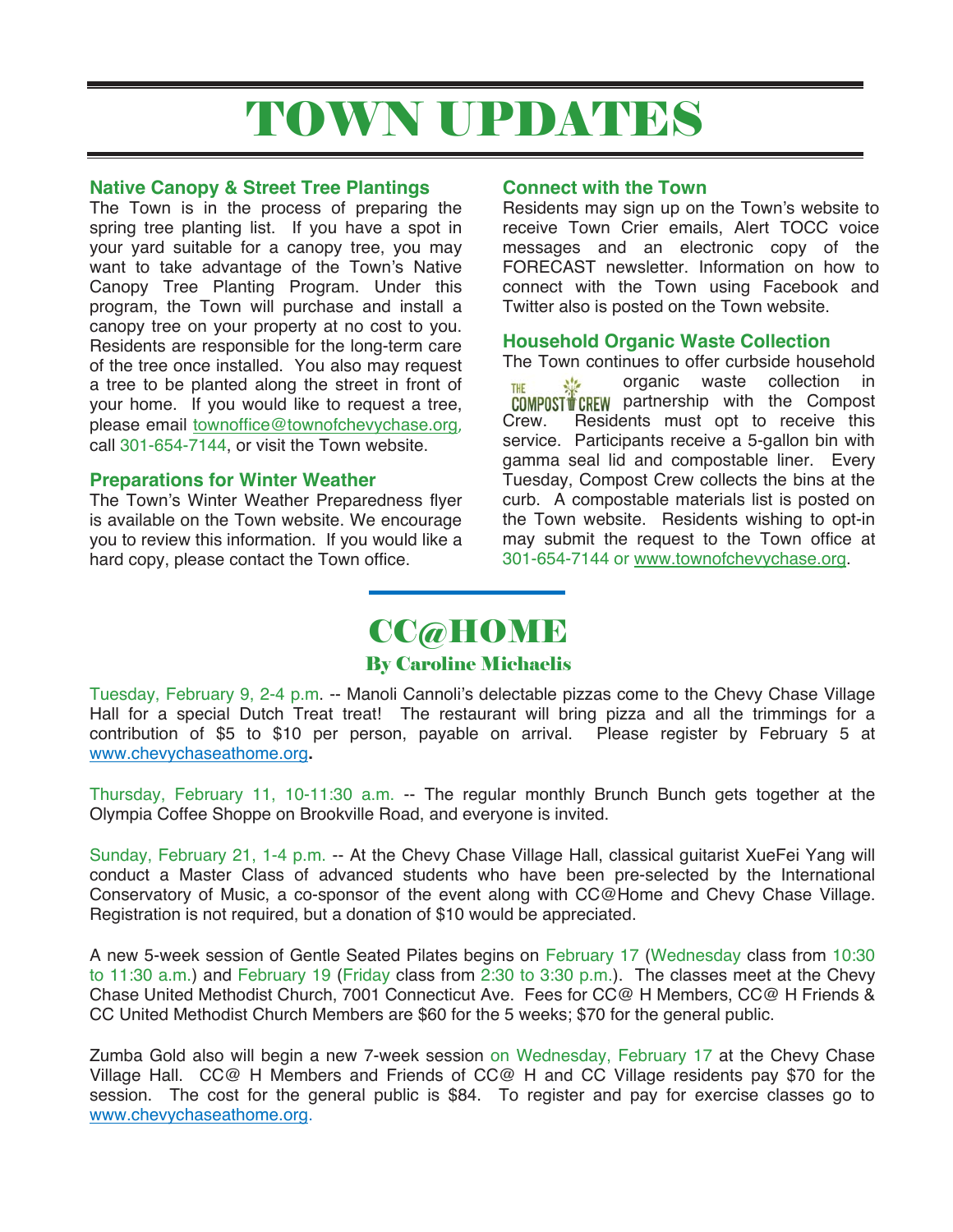### **Town of Chevy Chase**

4301 Willow Lane Chevy Chase, MD 20815

PRSRT STD US POSTAGE PAID Bethesda, MD Permit No. 418

#### **TOWN COUNCIL**

*Al Lang, Mayor John Bickerman, Vice Mayor Vicky Taplin, Secretary Fred Cecere, Treasurer Kathy Strom, Community Liaison* 



This newsletter is printed on recycled paper.

### Maryland Resident Tax Return 2015 - Form 502

| <b>MARYLAND RESIDENT INCOME</b><br><b>FORM</b><br><b>TAX RETURN</b><br>502                                                                               |         |                                 |                                            |
|----------------------------------------------------------------------------------------------------------------------------------------------------------|---------|---------------------------------|--------------------------------------------|
| OR FISCAL YEAR BEGINNING                                                                                                                                 |         | 2015, ENDING                    |                                            |
| Social Security Number                                                                                                                                   |         | Spouse's Social Security Number |                                            |
| Vour First Name                                                                                                                                          | Initial | Last Name                       |                                            |
| Spouse's First Name                                                                                                                                      | Initial | Last Name                       |                                            |
| Present Address (No. and street)                                                                                                                         |         |                                 |                                            |
| City or Town                                                                                                                                             |         | State                           | ZIP code                                   |
| Name of county and incorporated city, town or<br>special taxing area in which you resided on the last<br>day of the taxable period. (See Instruction 6.) |         | Maryland County                 | City, Town or Taxing Area<br>Town of Ch Ch |

A major source of revenue that the Town receives each year is the Town's share of income taxes, which each resident pays to the State of Maryland. Remember to write Town of Chevy Chase in the box marked city, town or taxing area. If you use a tax form online, please type TOWN OF CH CH in the box (there are not enough spaces for the complete spelling). This will ensure that a portion of your tax dollars will return to the Town so that the Town can continue to provide exceptional municipal services. Do not assume that people at the state level understand the different municipalities that share the 20815 zip code.

#### Thank You from the Montgomery County Family Justice Center Foundation

The Montgomery County Family Justice Center Foundation would like to send a huge THANK YOU to those in the town who donated to the Safe Start Holiday Gift Drive. We are so appreciative of your generosity and the efforts of organizer Cathy Wolf. Children enrolled in the Safe Start program have been exposed to the tragedy of domestic violence. They are in great need over the holidays and your gifts put smiles on their faces during such a difficult time. This year's donations allowed for every child in the group counseling program to receive a gift. We are incredibly grateful for your assistance!